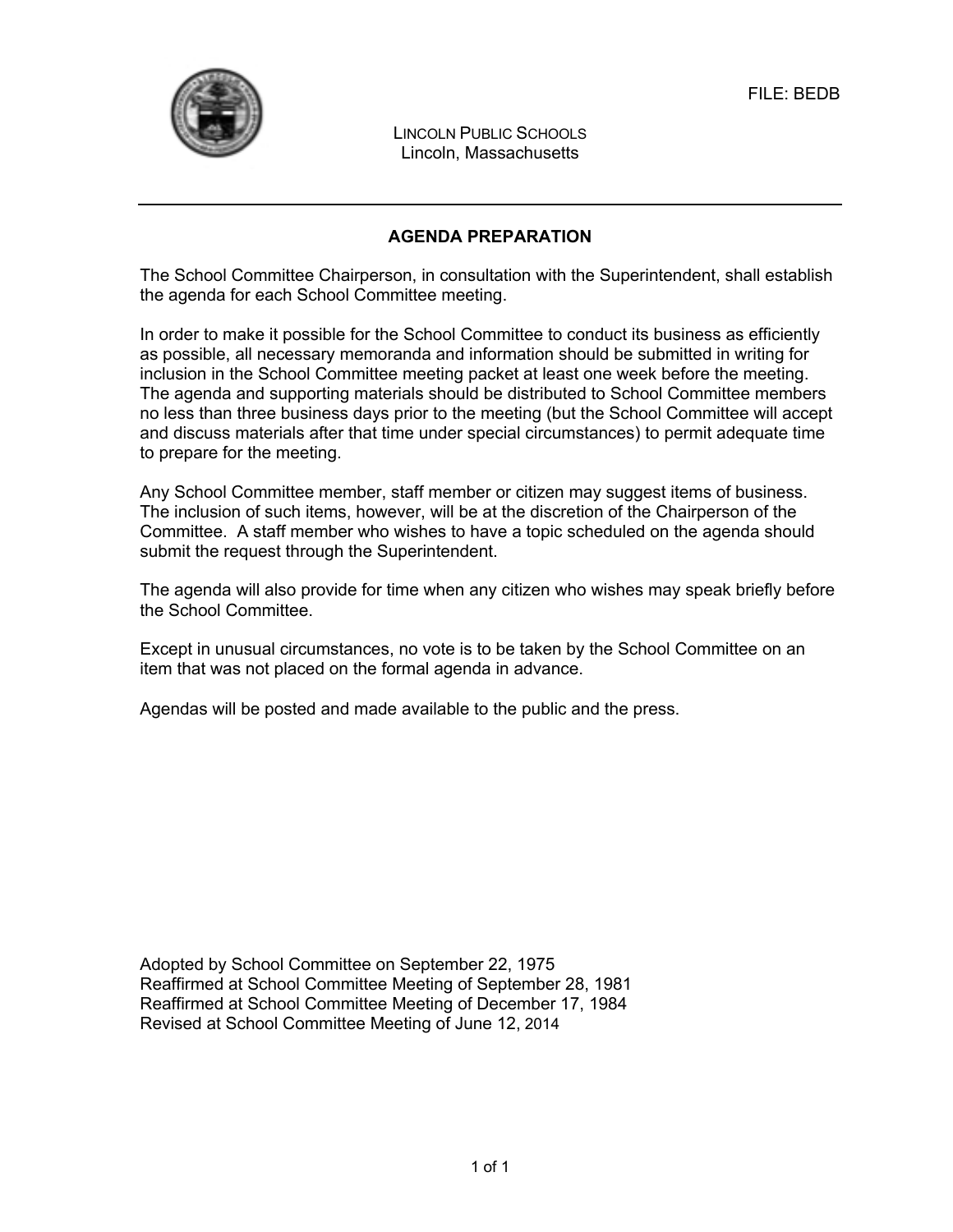

LINCOLN PUBLIC SCHOOLS Lincoln, Massachusetts

## **AGENDA PREPARATION**

The School Committee Chairperson, in consultation with the Superintendent, shall establish the agenda for each School Committee meeting. The Committee will follow the order of business established by the agenda except as it chooses to rearrange the order for the convenience of visitors, individuals appearing before the Committee, or to expedite Committee business.

In order to make it possible for the School Committee to conduct its business as efficiently as possible, all necessary memoranda and information should be submitted in writing for inclusion in the School Committee meeting packet at least one week before the meeting. The agenda and supporting materials should be distributed to School Committee members no less than three business days prior to the meeting (but the School Committee will accept and discuss materials after that time under special circumstances) to permit adequate time to prepare for the meeting.

Any School Committee member, staff member or citizen may suggest items of business. The inclusion of such items, however, will be at the discretion of the Chairperson of the Committee. A staff member who wishes to have a topic scheduled on the agenda should submit the request through the Superintendent.

The agenda will also provide for time when any citizen who wishes may speak briefly before the School Committee.

Except in unusual circumstances, no vote is to be taken by the School Committee on an item that was not placed on the formal agenda in advance.

Agendas will be posted and made available to the public and the pressin accordance with Open Meeting Law.

Ref: Open Meeting Law, MGL: School Committee Meetings Policy BE (details regarding Public Comment)

\*\*Many other manuals list a sample Agenda Outline as an informational document

Adopted by School Committee on September 22, 1975 Reaffirmed at School Committee Meeting of September 28, 1981